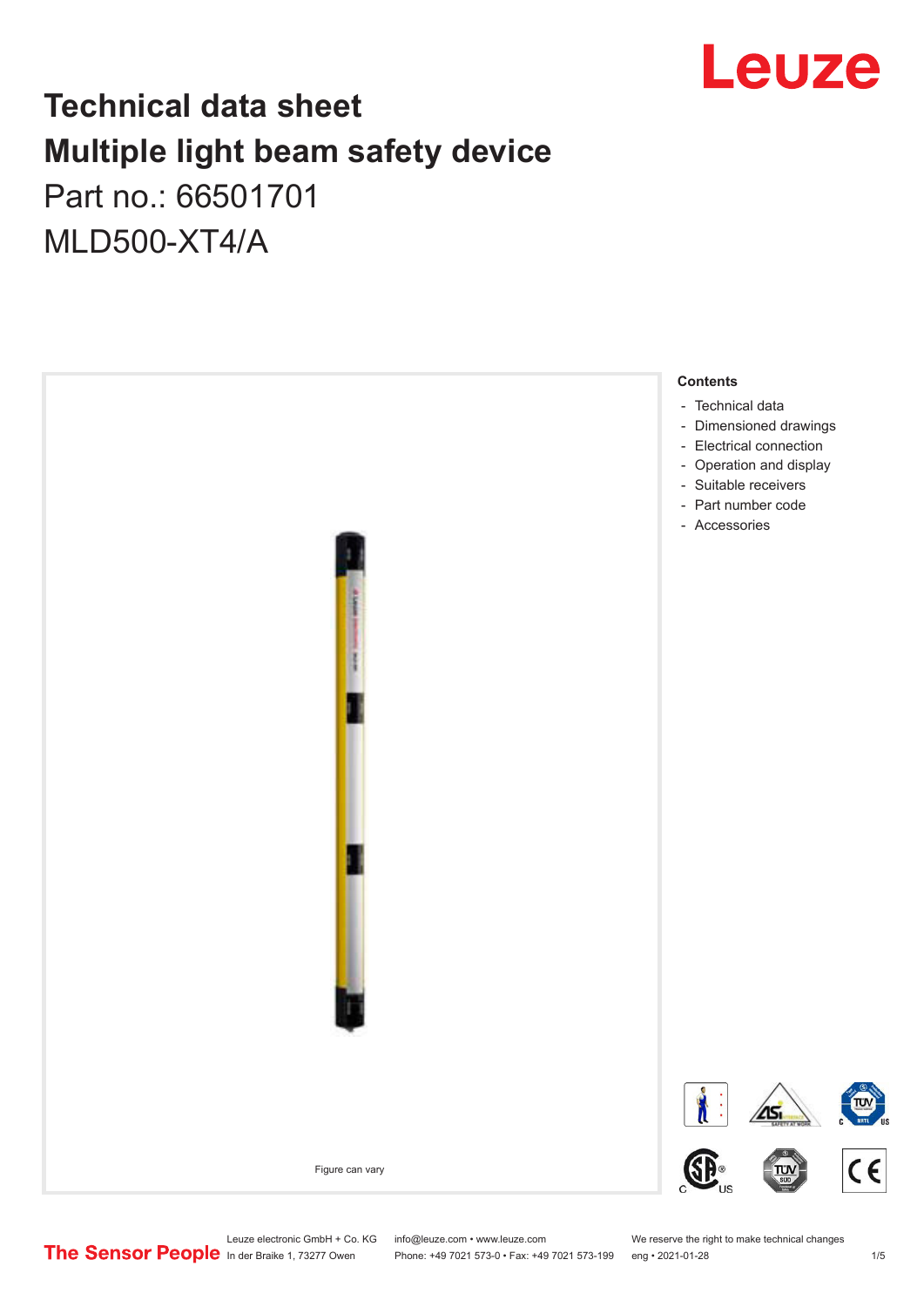## <span id="page-1-0"></span>**Technical data**

# Leuze

#### **Basic data**

| <b>Series</b>    | <b>MLD 500</b> |  |
|------------------|----------------|--|
| Device type      | Transmitter    |  |
| <b>Functions</b> |                |  |

| <b>Functions</b>               | Range reduction |
|--------------------------------|-----------------|
| Integrated laser alignment aid | No.             |

#### **Characteristic parameters**

| <b>Type</b>                 | 4. IEC/EN 61496           |
|-----------------------------|---------------------------|
| <b>SIL</b>                  | 3. IEC 61508              |
| <b>SILCL</b>                | 3. IEC/EN 62061           |
| MTTF <sub>4</sub>           | 204 years, EN ISO 13849-1 |
| Mission time T <sub>M</sub> | 20 years, EN ISO 13849-1  |

**Operating range** 20 ... 70 m

#### **Protective field data**

|  | <b>Operating range</b> |  |
|--|------------------------|--|
|  |                        |  |

#### **Optical data**

| <b>Number of beams</b>          | 4 Piece(s)    |
|---------------------------------|---------------|
| Beam spacing                    | 300 mm        |
| Light source                    | LED. Infrared |
| <b>LED light wavelength</b>     | 850 nm        |
| <b>Transmitted-signal shape</b> | Pulsed        |

#### **Electrical data**

|  | Performance data                                             |                              |  |  |
|--|--------------------------------------------------------------|------------------------------|--|--|
|  | Supply voltage U <sub>R</sub>                                | 26.531.6V                    |  |  |
|  | <b>Current consumption from AS-i</b><br>circuit<br>Interface | 50 mA                        |  |  |
|  |                                                              |                              |  |  |
|  | Type                                                         | AS-Interface Safety at Work  |  |  |
|  | AS-i                                                         |                              |  |  |
|  | <b>Function</b>                                              | Process                      |  |  |
|  | AS-i profile                                                 | $S - 7.B.1$                  |  |  |
|  | Slave address                                                | 1.31 programmable, default=0 |  |  |

#### **Net weight** 2,200 g **Housing color** Yellow, RAL 1021 **Type of fastening** Groove mounting

**Mechanical data**

#### **Operation and display**

| Type of display       | I FD.      |
|-----------------------|------------|
| <b>Number of LEDs</b> | 4 Piece(s) |
|                       |            |

Swivel mount

**Dimension (W x H x L)** 52 mm x 1,000 mm x 64.7 mm

**Housing material** Metal **Metal housing Aluminum Lens cover material** Plastic / PMMA **Material of end caps** Diecast zinc

#### **Environmental data**

| Ambient temperature, operation     | $-3055$ °C  |
|------------------------------------|-------------|
| Ambient temperature, storage       | $-40$ 75 °C |
| Relative humidity (non-condensing) | $095\%$     |

#### **Certifications**

| Degree of protection    | IP 67          |
|-------------------------|----------------|
| <b>Protection class</b> | Ш              |
| <b>Certifications</b>   | c CSA US       |
|                         | c TÜV NRTL US  |
|                         | TÜV Süd        |
| <b>US patents</b>       | US 6,418,546 B |
|                         | US 7,741,595 B |

#### **Classification**

| <b>Customs tariff number</b> | 85365019 |
|------------------------------|----------|
| eCl@ss 5.1.4                 | 27272703 |
| eCl@ss 8.0                   | 27272703 |
| eCl@ss 9.0                   | 27272703 |
| eCl@ss 10.0                  | 27272703 |
| eCl@ss 11.0                  | 27272703 |
| <b>ETIM 5.0</b>              | EC001832 |
| <b>ETIM 6.0</b>              | EC001832 |
| <b>ETIM 7.0</b>              | EC001832 |

#### **Connection**

**tions**

**Cycle time acc. to AS-i specifica-**

| <b>Number of connections</b> |                           | 1 Piece(s)        |
|------------------------------|---------------------------|-------------------|
|                              | <b>Connection 1</b>       |                   |
|                              | <b>Function</b>           | Machine interface |
|                              | <b>Type of connection</b> | Connector         |
|                              | <b>Thread size</b>        | M <sub>12</sub>   |
|                              | <b>Material</b>           | Metal             |
|                              | No. of pins               | $5$ -pin          |
|                              |                           |                   |

Max. 5 ms ms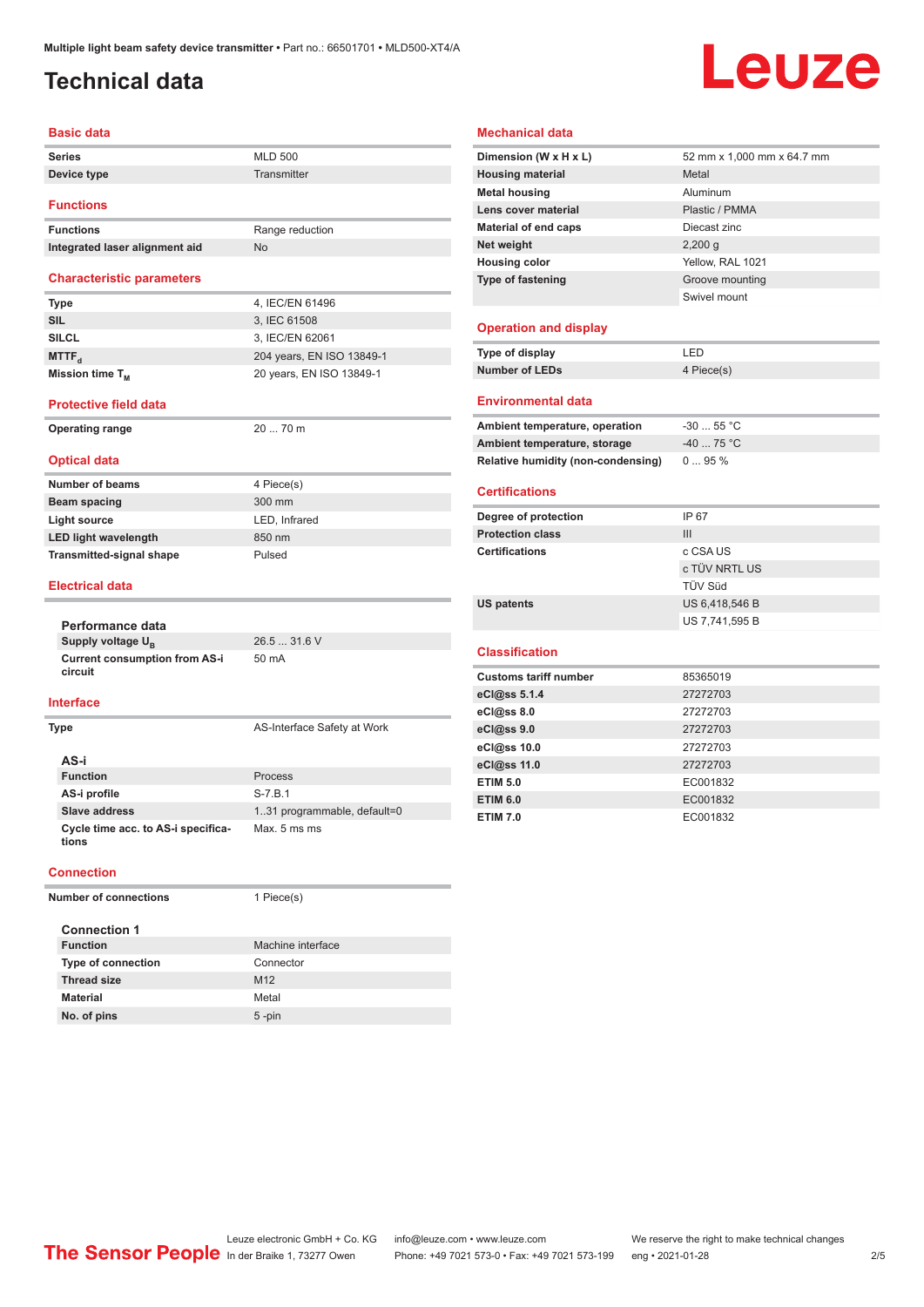## <span id="page-2-0"></span>**Dimensioned drawings**



All dimensions in millimeters





## **Electrical connection**

**Connection 1**

| <b>Function</b>    | Machine interface |
|--------------------|-------------------|
| Type of connection | Connector         |
| <b>Thread size</b> | M12               |
| <b>Type</b>        | Male              |
| <b>Material</b>    | Metal             |
| No. of pins        | $5$ -pin          |
| Encoding           | A-coded           |

| Pin            | <b>Pin assignment</b> | <b>Conductor color</b> |  |
|----------------|-----------------------|------------------------|--|
|                | $AS-i+$               | Brown                  |  |
| $\overline{2}$ | n.c.                  | White                  |  |
| 3              | AS-i-                 | Blue                   |  |
| $\overline{4}$ | n.c.                  | <b>Black</b>           |  |
| 5              | n.c.                  | Gray                   |  |

## **Operation and display**

| LEDs per light axis     | <b>Meaning</b>              |
|-------------------------|-----------------------------|
| Green, continuous light | Transmitted beam active     |
| Off                     | Transmitted beam not active |

### **Suitable receivers**

| Part no. | <b>Designation</b>  | <b>Article</b>                                | <b>Description</b>                                                                                                                                                        |
|----------|---------------------|-----------------------------------------------|---------------------------------------------------------------------------------------------------------------------------------------------------------------------------|
| 66533701 | <b>MLD510-XR4/A</b> | Multiple light beam<br>safety device receiver | Number of beams: 4 Piece(s)<br>Beam spacing: 300 mm<br>Response time: 30 ms<br>Type of interface: AS-Interface Safety at Work<br>Connection: Connector, M12, Metal, 5-pin |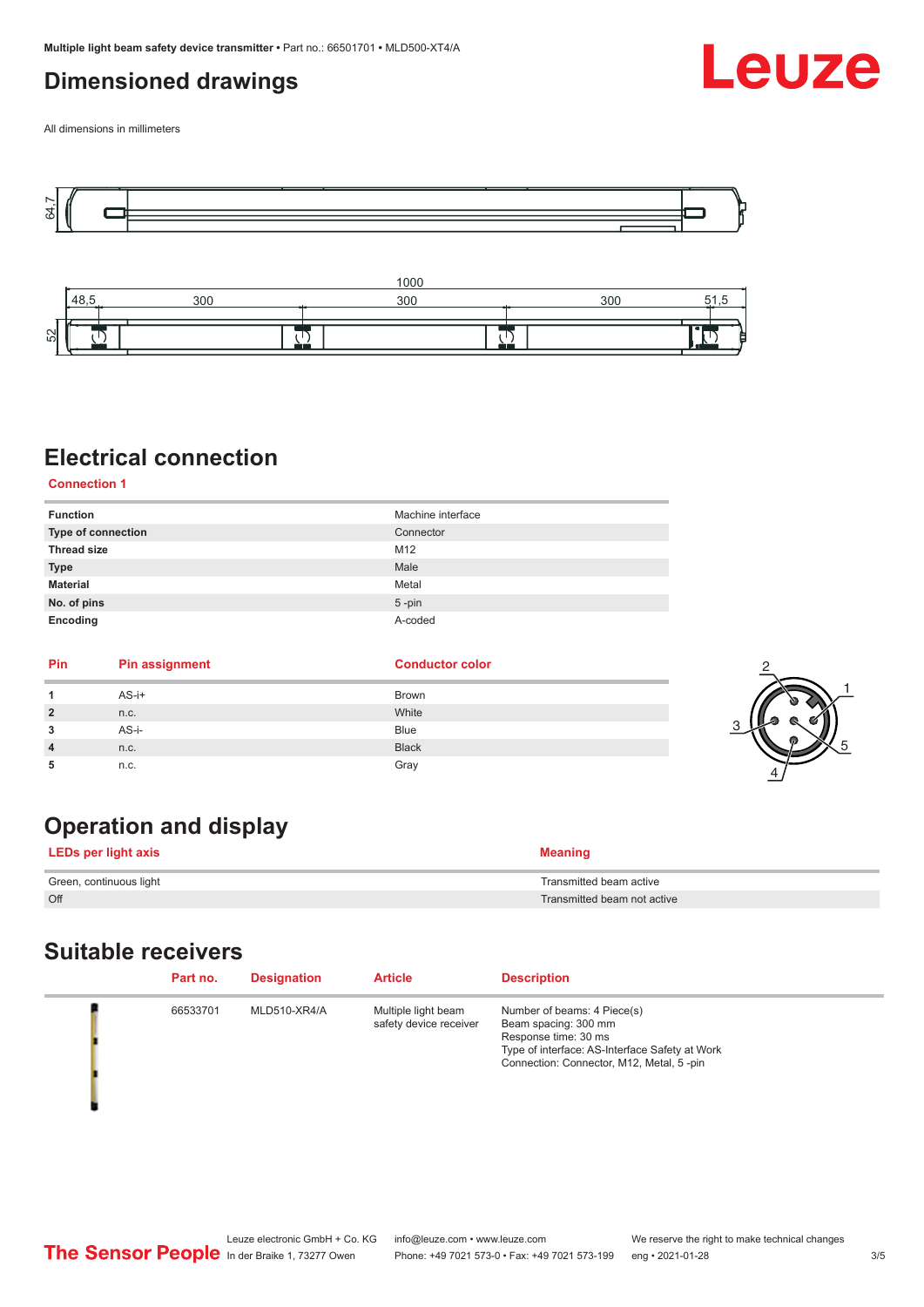## <span id="page-3-0"></span>**Suitable receivers**

## **Leuze**

| Part no. | <b>Designation</b> | <b>Article</b>                                | <b>Description</b>                                                                                                                                                                                                                            |
|----------|--------------------|-----------------------------------------------|-----------------------------------------------------------------------------------------------------------------------------------------------------------------------------------------------------------------------------------------------|
| 66533702 | MLD510-XR4E/A      | Multiple light beam<br>safety device receiver | Special version: Connection socket for external muting indicator<br>Number of beams: 4 Piece(s)<br>Beam spacing: 300 mm<br>Response time: 30 ms<br>Type of interface: AS-Interface Safety at Work<br>Connection: Connector, M12, Metal, 5-pin |

### **Part number code**

|            | Part designation: MLDxyy-zab/t                                                                                                                                                                                                                                                                    |
|------------|---------------------------------------------------------------------------------------------------------------------------------------------------------------------------------------------------------------------------------------------------------------------------------------------------|
| <b>MLD</b> | Multiple light beam safety device                                                                                                                                                                                                                                                                 |
| x          | <b>Series</b><br>3: MLD 300<br>5: MLD 500                                                                                                                                                                                                                                                         |
| <b>yy</b>  | <b>Function classes</b><br>00: transmitter<br>10: automatic restart<br>12: external testing<br>20: EDM/RES<br>30: muting<br>35: timing controlled 4-sensor muting                                                                                                                                 |
| z          | Device type<br>T: transmitter<br>R: receiver<br>RT: transceiver<br>xT: transmitter with high range<br>xR: receiver for high range                                                                                                                                                                 |
| a          | Number of beams                                                                                                                                                                                                                                                                                   |
| b          | Option<br>L: integrated laser alignment aid (for transmitter/receiver)<br>M: integrated status indicator (MLD 320, MLD 520) or integrated status and muting indicator (MLD 330, MLD 335, MLD 510/A, MLD 530,<br>MLD 535)<br>E: connection socket for external muting indicator (AS-i models only) |
| /t         | Safety-related switching outputs (OSSDs), connection technology<br>-: transistor output, M12 plug<br>A: integrated AS-i interface, M12 plug, (safety bus system)                                                                                                                                  |
|            | <b>Note</b>                                                                                                                                                                                                                                                                                       |
|            | $\&$ A list with all available device types can be found on the Leuze website at www.leuze.com.                                                                                                                                                                                                   |

## **Accessories**

## Connection technology - Connection cables

|        | Part no. | <b>Designation</b> | <b>Article</b>   | <b>Description</b>                                                                                                                                          |
|--------|----------|--------------------|------------------|-------------------------------------------------------------------------------------------------------------------------------------------------------------|
| ▤<br>W | 50133859 | KD S-M12-5A-P1-020 | Connection cable | Connection 1: Connector, M12, Axial, Female, A-coded, 5-pin<br>Connection 2: Open end<br>Shielded: Yes<br>Cable length: 2,000 mm<br>Sheathing material: PUR |